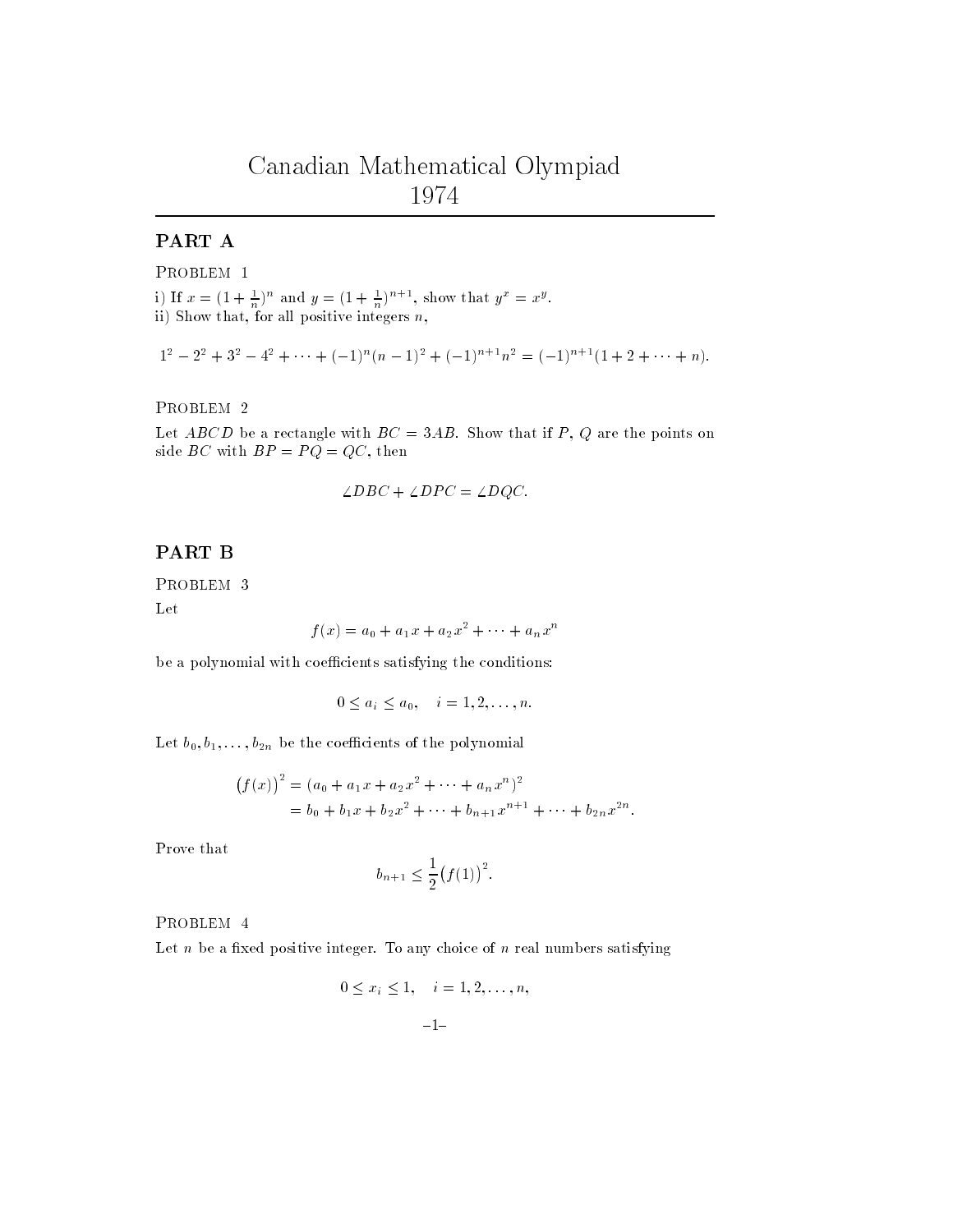$$
(*)\sum_{1 \leq i < j \leq n} |x_i - x_j|
$$
\n
$$
= |x_1 - x_2| + |x_1 - x_3| + |x_1 - x_4| + \dots + |x_1 - x_{n-1}| + |x_1 - x_n|
$$
\n
$$
+ |x_2 - x_3| + |x_2 - x_4| + \dots + |x_2 - x_{n-1}| + |x_2 - x_n|
$$
\n
$$
+ |x_3 - x_4| + \dots + |x_3 - x_{n-1}| + |x_3 - x_n|
$$
\n
$$
+ \dots + |x_{n-2} - x_{n-1}| + |x_{n-2} - x_n|
$$
\n
$$
+ |x_{n-1} - x_n|.
$$

Let  $S(n)$  denote the largest possible value of the sum  $(*)$ . Find  $S(n)$ .

#### PROBLEM 5

Given a circle with diameter  $AB$  and a point  $X$ on the circle different from A and B, let  $t_a$ ,  $t_b$  and  $t<sub>x</sub>$  be the tangents to the circle at A, B and X respectively. Let  $Z$  be the point where line  $AX$ meets  $t_b$  and Y the point where line  $BX$  meets  $t_a$ . Show that the three lines  $YZ, t_x$  and  $AB$  are either concurrent  $(i.e.,$  all pass through the same point) or parallel.



#### PROBLEM 6

An unlimited supply of 8-cent and 15-cent stamps is available. Some amounts of postage cannot be made up exactly,  $e.g., 7 \text{ cents}, 29 \text{ cents}.$  What is the largest unattainable amount, *i.e.*, the amount, say  $n$ , of postage which is unattainable while all amounts larger than  $n$  are attainable? (Justify your answer.)

#### PROBLEM 7

A bus route consists of a circular road of circumference 10 miles and a straight road of length 1 mile which runs from a terminus to the point Q on the circular road (see diagram). It is served by two buses, each of which requires 20 minutes for the round trip. Bus No. 1, upon leaving the termi nus, travels along the straight road, once around the circle clockwise and returns along the straight road to the terminus. Bus No. 2, reaching the terminus 10 minutes after Bus No. 1, has a similar route except that it proceeds counterclockwise around the circle. Both buses run continuously



and do not wait at any point on the route except for a negligible amount of time to pick up and discharge passengers.

A man plans to wait at a point P which is x miles  $(0 \leq x < 12)$  from the terminus along the route of Bus No. 1 and travel to the terminus on one of the buses.